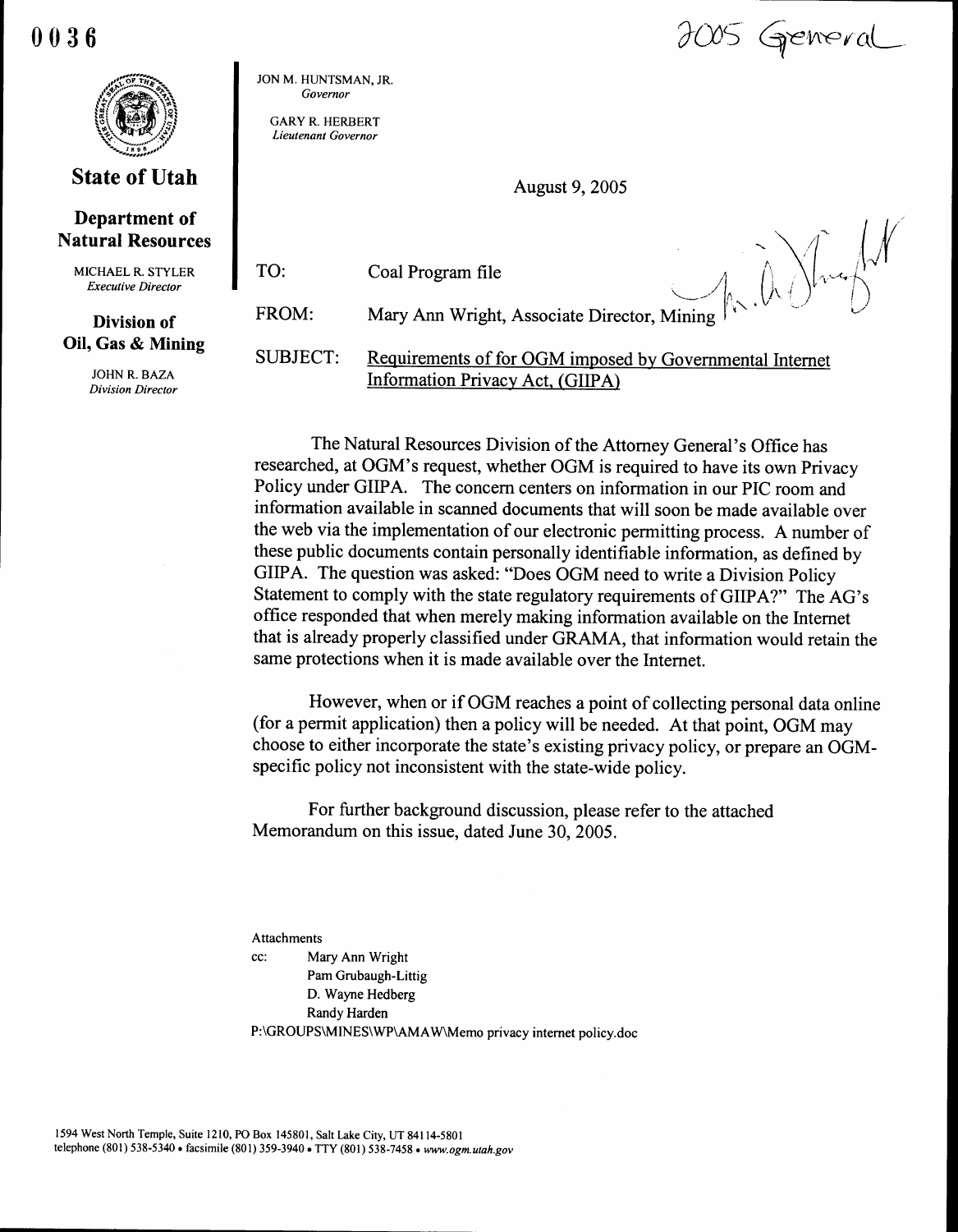### MEMORANDUM

| <b>MEMORANDUM</b>                                                                                                                                                       |
|-------------------------------------------------------------------------------------------------------------------------------------------------------------------------|
|                                                                                                                                                                         |
| Alison Garner, Assistant Attorney General, Natural Resources Division                                                                                                   |
| Jim Allen, Law Clerk, Natural Resources Division                                                                                                                        |
| Privacy Policy Requirements Imposed on Department of Oil, Gas, and Mining<br>Public Information Website by the Governmental Internet Information Privacy<br>Act of 2004 |
|                                                                                                                                                                         |

## **ISSUE**

Under the Governmental Internet Information Privacy Act of 2004, must the Division of Oil, Gas, and Mining publish and implement a privacy policy when it makes its public records available on the Internet?

### BRIEF ANSWER

No. The Governmental Internet Information Privacy Act (GIIPA) imposes no new requirements on the Division's website, so long as that website merely provides access to existing state records and does not collect information . GIIPA applies only to collection of personally-identifiable information from visitors to and users of state and local government websites, and specifically provides that access to government records remains under the control of the Government Records Access and Management Act (GRAMA) . However, the website may not ask visitors to supply information, nor employ any background processes that collect personally-identifiable information from site visitors unless it also provides a privacy policy that complies with the requirements of GIIPA. **EXECUTE:**<br>
TO:<br>
Altiom Ginner, Assistant Alturney General, Namal Resources Division<br>
FOCM:<br>
For Altion Line Clerk, Netatal Resources Division<br>
RE<br>
Privacy Placky Requirement Imperator they<br>necessarily information Privacy

### ASSUMPTIONS

I . physical Public Information Center has been properly classified Epublic under GRAMA.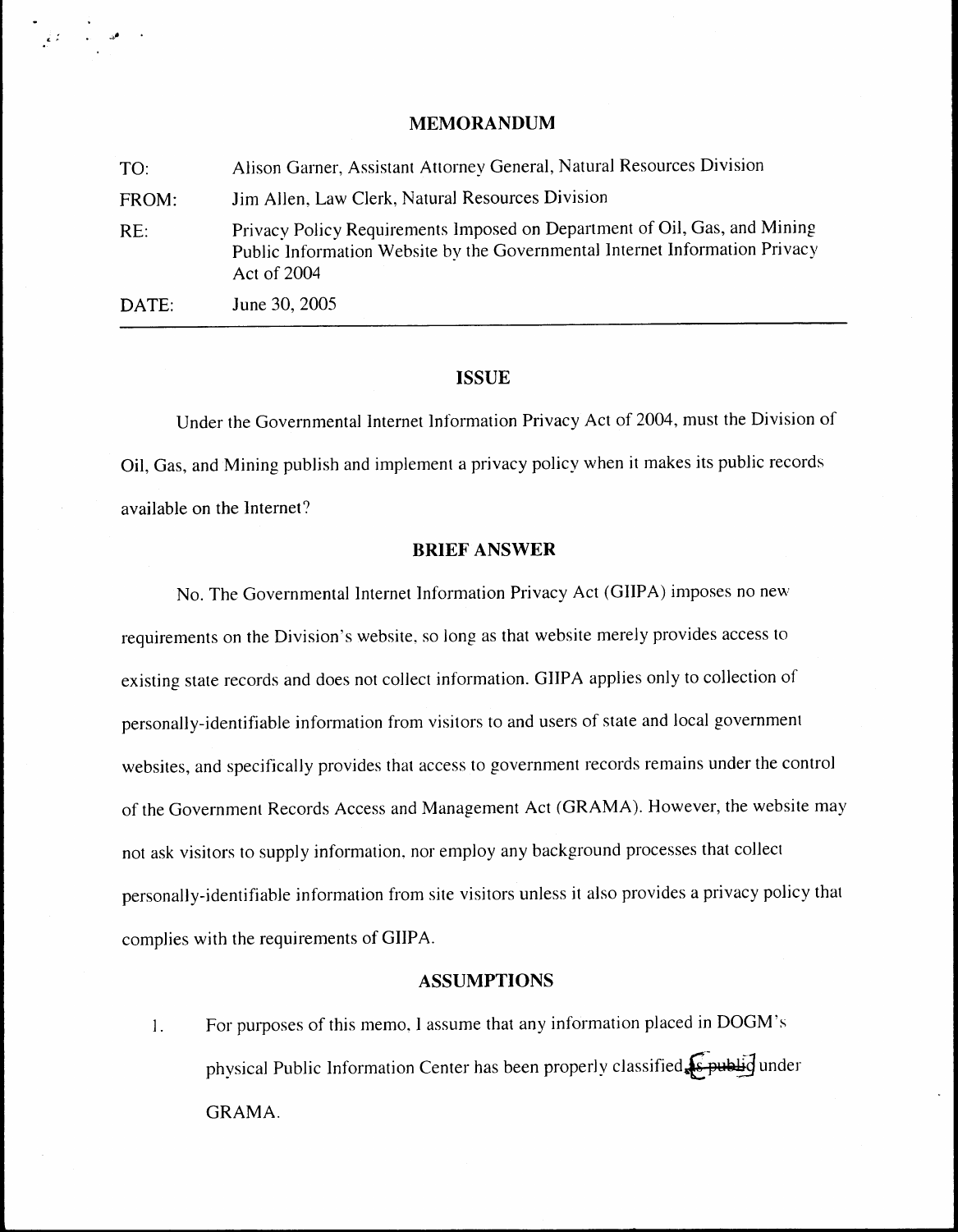1 also assume that DOGM has complied with any federal or state statutes regarding  $\mathbb{C}.$ access to records that are specific to DOGM or the programs they administer .

 $\label{eq:2} \frac{1}{2} \int_{0}^{2\pi} \frac{1}{2} \left( \frac{1}{2} \int_{0}^{2\pi} \frac{1}{2} \left( \frac{1}{2} \int_{0}^{2\pi} \frac{1}{2} \left( \frac{1}{2} \int_{0}^{2\pi} \frac{1}{2} \right) \right) \, d\mu \right)^{1/2} \, d\mu$ 

#### DISCUSSION

# ISSUE 1: UNDER THE GOVERNMENTAL INTERNET INFORMATION PRIVACY ACT OF 2004, MUST THE DIVISION OF OIL, GAS, AND MINING PUBLISH AND IMPLEMENT A PRIVACY POLICY WHEN IT MAKES ITS PUBLIC RECORDS AVAILABLE ON THE INTERNET?

No new privacy policy is required by GIIPA when the Division makes its previously available public records available on the Internet through its website . GIIPA prohibits an agency of state government from collecting personal information from users of websites unless the agency has a policy governing the information's use, and advises site visitors of the policy. Utah Code Ann. § 63D-2-103(1) (2005). Collecting information, for the Act's purposes, means gathering data from or about a user of a government website.  $\S$  102(1)(a). GIIPA specifically provides that access to government records remains under the control of GRAMA, and that nothing in GIIPA shall affect the classification of records as private, protected, controlled, or limited under GRAMA.  $\S$  103(3)(a)-(b).

While GRAMA concerns itself with how and when the public shall have access to government records that may or may not contain personal information, GIIPA is concerned with the prospect that personal information may become part of a potential government record without the owner's consent, or even knowledge. See generally Utah Attorney General's Office, Handbook for the Utah Government Records and Management Act 2 (2005). As government entities expand their use of the internet to provide information and conduct business, GIIPA

 $\overline{2}$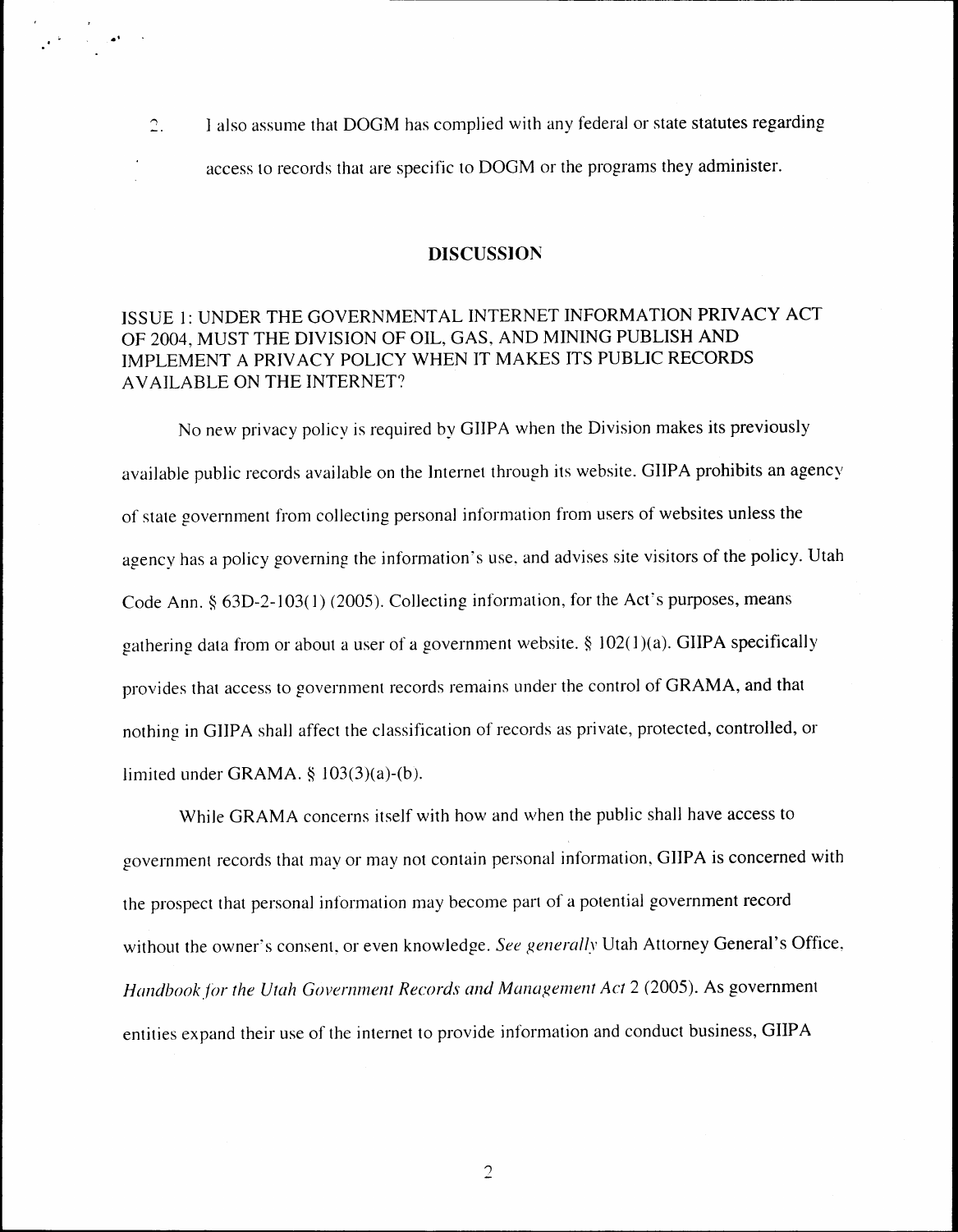assures that no new information will be obtained as a byproduct of a member of the public's use of the government's internet website .

 $\frac{1}{\sqrt{2}}\left(\frac{1}{\sqrt{2}}\right)^{2}=\frac{1}{2}\left(\frac{1}{\sqrt{2}}\right)^{2}$ 

Rules promulgated by the state's chief information officer (CIO) prior to GIIPA provide that state agencies operating websites may either incorporate the state privacy policy or prepare one of their own not inconsistent with the state's . Utah Admin . Code R365-5-5 (2005) . Such a policy may only be less protective of personal information if another federal or state law mandates it, and the agency must inform the public of that mandate by posting its own agencyspecific privacy policy. Id. As with GIIPA, the CIO's rules apply only to personally identifiable information that is obtained by the state agency through the operation of its website. R365-5-1(1). The rule identifies personal information as name, physical address, e-mail address . telephone number social security number, credit card and bank account information, and any combination of personal information that could be used to determine identity. R365-5-4(a)-(h). The rule applies to "individuals" which I take to mean natural persons (real people) as distinct from businesses and organizations. R365-5-4(4).

Under the rules, an agency that is contemplating an online "application" (in the software sense, roughly synonymous with "program") must complete a "privacy risk assessment" prior to the time the application is placed online and made available to the public.  $R365-5-4(9)$ ,  $7(3)$ , 8. Again, this assessment pertains only to the information that might be collected online, and not to the content of records in the online application.  $R365-5-4(4)$ ,  $6(1)$ . GIIPA extends the scope of the CIO's rule in two ways: first, it extends applicability to certain agencies exempted by name from the CIO's rule, to the judicial and legislative branches, and to political subdivisions of state government, Utah Code Ann. §  $63D-2-102(3)(b)-(g)$ , and; second, it adds information commonly gathered by some web applications' background processes (such as cookies, robots, and

3